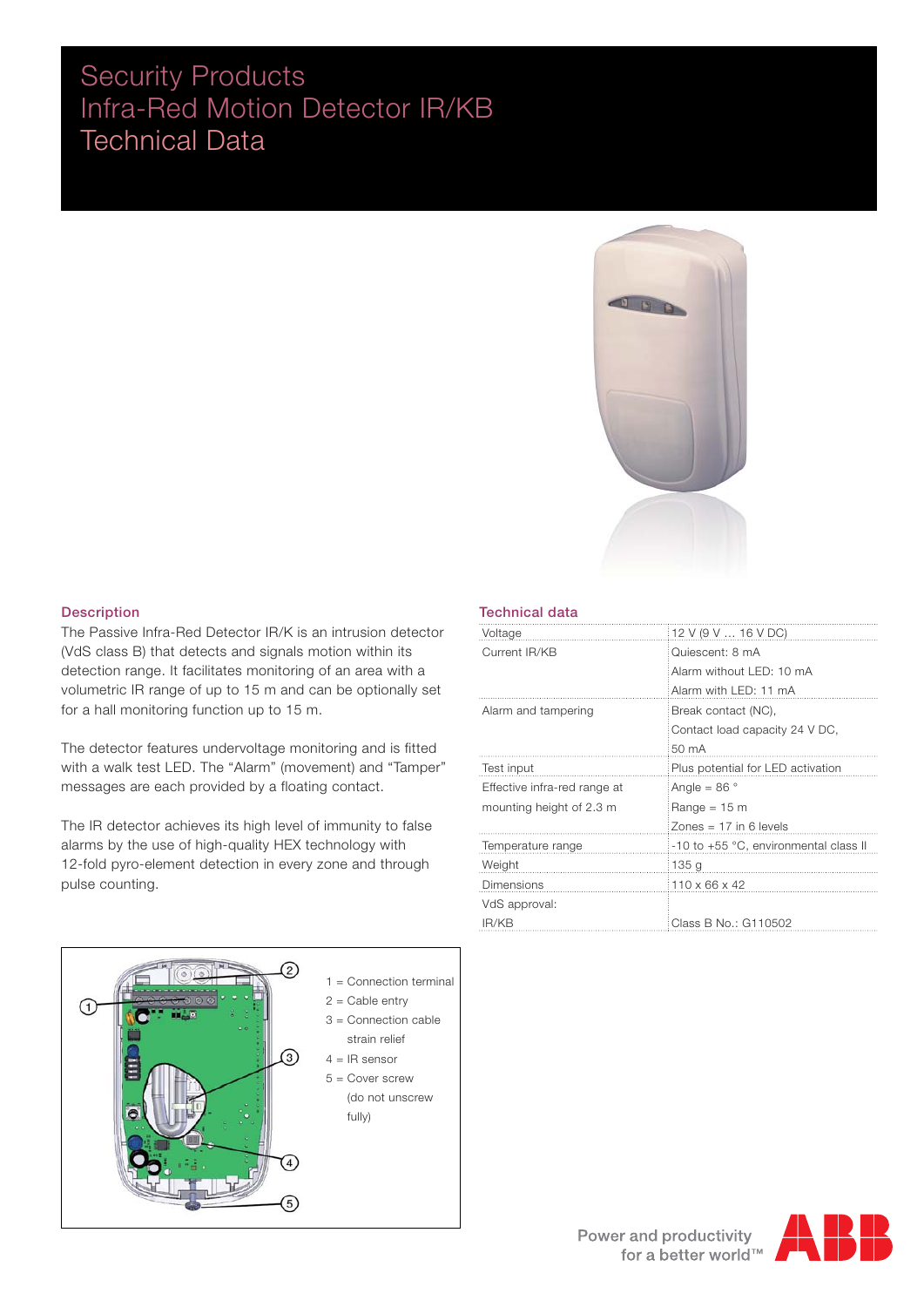# Infra-Red Motion Detector IR/KB





#### Installation location

The recommended mounting height is 2.3 m. The unit can be mounted between 2.1 m and 2.5 m without adjustment, when mounted on a vertical surface.

It may only be mounted on permanent, vibration-free walls. Large objects situated before the detector obstruct the detection range. The detector may not be subject to direct sunlight, heat sources and strong draughts (e.g. fans of air-conditioning systems) to prevent false alarms.

### Preparation and mounting

The screw must be loosened (do not unscrew fully) to remove the cover. Then insert a flat screwdriver into the slot underneath the screw and twist it. When the detector is opened, the electronic circuit board can be unlatched via the two catches and removed simultaneously from the plug-in socket. On the lower housing section, the selected cable entry points and mounting apertures can be knocked out. Introduce the cables, connect them and provide strain relief using the enclosed cable ties.

### **Wiring**

The electronics are reinstalled after mounting the lower section.

Caution: During all work, the light-sensitive sensor may not be touched. To refit the cover, engage the upper half using the two lugs and push both halves together (there will be an audible click), then tighten the screws.

Connect the detector as follows:



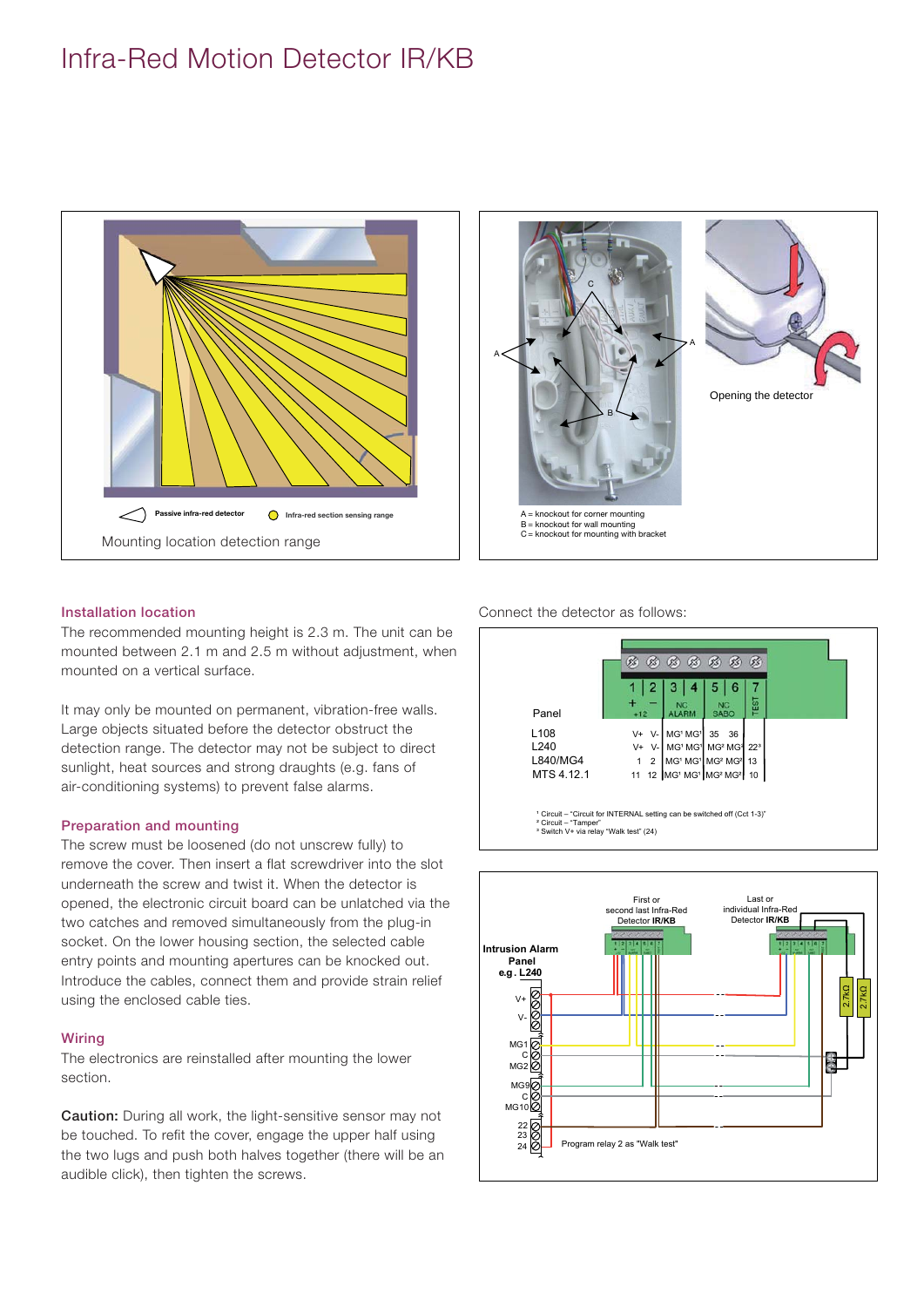# Infra-Red Motion Detector IR/KB



### Function setting

Default DIP switch setting



### SW2 and SW3: Impulse counting

| SW <sub>2</sub> | :SW3<br>Impulse counting |                    |  |  |
|-----------------|--------------------------|--------------------|--|--|
| OFF             | ∶OFF                     | Corridor           |  |  |
| OFF             | MΩ                       | Single pulse (VdS) |  |  |
| $($ )N          | $\bigcirc$ OFF           | 2 pulses           |  |  |
|                 |                          | 3 pulses           |  |  |

Corridor  $\triangleq$  sole evaluation of the two middle 15 m zones (see plan view).

### VdS compliant

The detector IR/KB in switch position SW1, SW3 and SW4 set to "OFF" or SW2 to "ON" comply with the demands of VdS class B.

In Intrusion Alarm Panels conceived according to VdS guidelines, only one detector may be assigned to each detector group or zone.

#### DIP switch settings

|   | Description           | Function off                             | <b>Function on</b>  |  |  |
|---|-----------------------|------------------------------------------|---------------------|--|--|
|   | <b>LED</b> activation | During operation (VdS) For commissioning |                     |  |  |
|   |                       | : (LED active                            | (LED always active) |  |  |
|   |                       | dependent on control                     |                     |  |  |
|   |                       | inputs)                                  |                     |  |  |
| 2 | Impulse counting 1    | Corridor or                              | (VdS)               |  |  |
|   |                       | no impulse counting 1 impulse counting 1 |                     |  |  |
| 3 | Impulse counting 2    | Corridor or<br>(VdS)                     |                     |  |  |
|   |                       | no impulse counting 2 impulse counting 2 |                     |  |  |
| 4 | PIR range             | Full                                     | (VdS) : Reduced     |  |  |
|   |                       | range $(15 \text{ m})$                   | range (10 m)        |  |  |

The possible LED displays are explained again in the "LED displays" chapter.

### Walk test (function test of the detector in the "Unset state" of the EMA)

A manual walk test for initial commissioning is set to "ON" with SW1. The red LED flashes to indicate detection of a slight movement. If the red LED lights for 3 seconds, this indicates detection of movement of a person within the detection range. This message must cause a "Circuit fault" for this detector circuit when the detector zone is wired.

After connection of terminal 7 in accordance with the description and the VdS settings of the DIP switch, the operator menu of the intrusion alarm panel can be used to implement an automatic walk test.

Here it is necessary to ensure that the detector has triggered and that the trigger has lead to a fault of the corresponding detector circuit.

### LED displays

When programmed compliant to VdS.

| System set   | No LED displays                    |
|--------------|------------------------------------|
| System unset | LEDs activated with [Walk test] or |
|              | via [Alarm]                        |
| ed LED:      |                                    |
| Permanent ON | Detector error                     |
|              |                                    |

 $\epsilon$ 

## $\overline{R}$

| - Permanent ON    | Detector error    |
|-------------------|-------------------|
| Flashes once/sec. | Undervoltage      |
| ON for approx. 3s | Movement detected |

#### Approvals

The Motion Detector IR/KB is compliant to EN 50131 part 1.

| Intended purpose:    | Intrusion detection within           |
|----------------------|--------------------------------------|
|                      | closed buildings.                    |
| Safety instructions: | The supply voltage must be           |
|                      | protected by a separate fuse that is |
|                      | rated $<$ 5 A.                       |